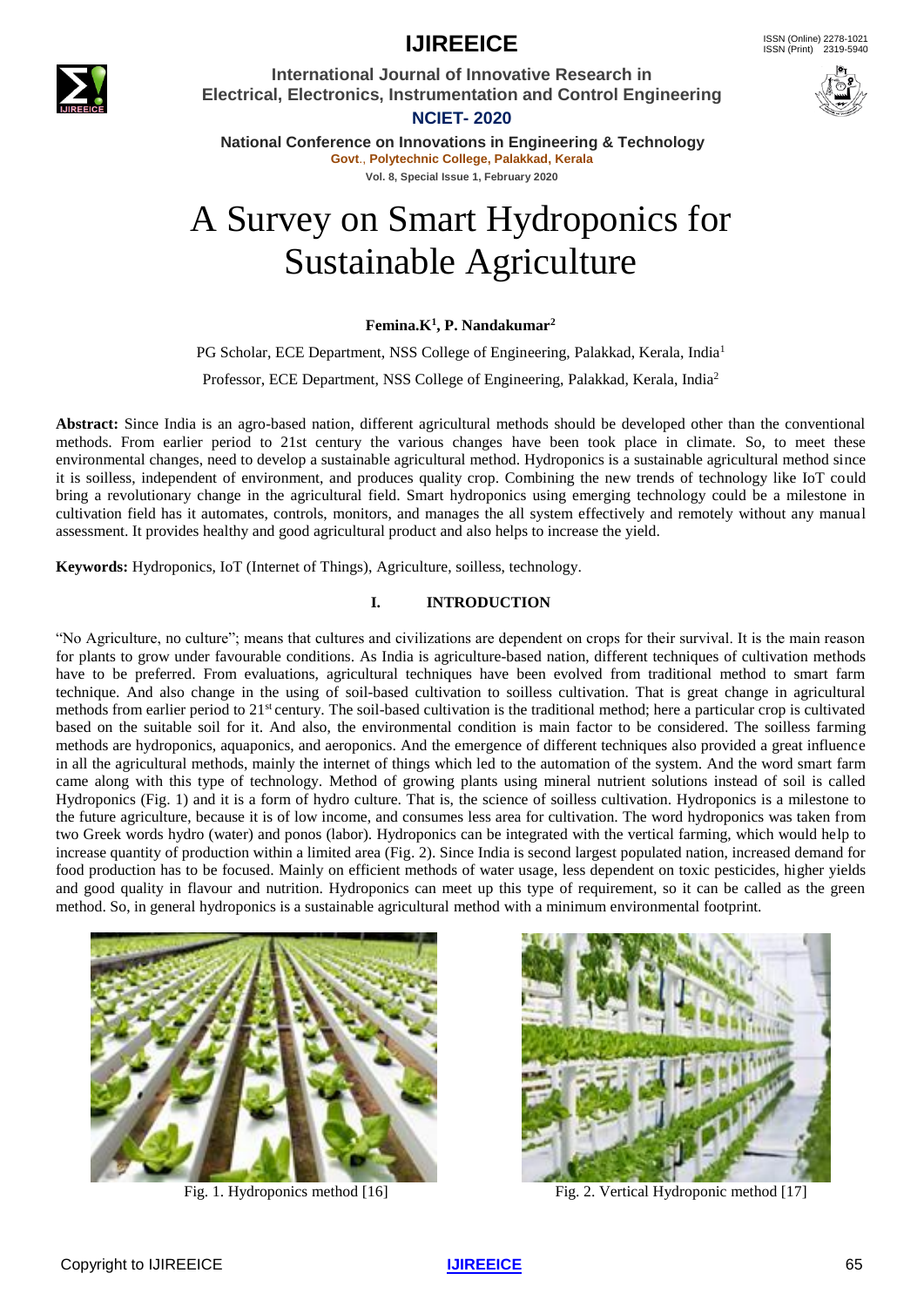### **International Journal of Innovative Research in Electrical, Electronics, Instrumentation and Control Engineering NCIET- 2020**



**National Conference on Innovations in Engineering & Technology**

**Govt**., **Polytechnic College, Palakkad, Kerala**

**Vol. 8, Special Issue 1, February 2020**

Hydroponics method is of different types like Nutrient Film Technology (NFT), ebb and flow, deep water culture, wick system, drip system. Among these different methods, the nutrient film technology (Fig. 3) is preferred because here the nutrient solution is continuously circulated through the narrow channel. An aeration gap between the plant and the solution is very essential for the plants to grow, which is provided in NFT. This will increase the oxygen content and helps the roots to grow and absorbs the nutrients effectively.



Fig. 3. Nutrient Film Technology [18]

When the technology is integrated with the hydroponics method, the benefit increased is all sense. The smart hydroponics system is the combination of hydroponics along with the internet of things and other communication protocols. The smart system utilizes the advantages of technology in various areas of farming method like monitoring, controlling, accessing, data storage and effective management. All the smart farm methods are very useful to the farmers such as automating all the cultivation methods. Since modern society are in a busy scheduled life the smart system could help in automatically doing all the processes remotely from anywhere through the mobile app or website with the use of cloud service. And it also helps in the water management, waste management, and can be cultivated in limited space in any of the needed condition.

### **II. STATE OF ART IN SMART HYDROPONICS**

When gone through different works related to hydroponics, a variety of methods have been addressed from conventional method to the method influenced by technology. Conventional farming methods have changed to smart farm method due to many unfavourable conditions. DIY Sensor – Based Automatic Control Mobile Application for Hydroponics, enables automatic environmental control for hydroponics using different sensors such as temperature, humidity, and light. To fulfil planting demands, it consists of planning, managing and harvest data recordings. For the cultivation, this harvest records can be referred. The farmer can monitor the progress of crop remotely [1].

[2] In this style of farming, the sensor technology will control devices accurately and correctly via the mobile. The remainder, plant growth of various stages, irrigation plans and amount of water required per day are done by monitoring system. It provides guidance and help to the farmer at the appropriate time. For the data collections, the ThingSpeak<sup>TM</sup> cloud service is used. The system provides location information, marketing, prediction of weather.

Hydroponics Farming [3], provides detailed idea on hydroponics. Designed and constructed the system that fully automatic and can be integrated with agricultural field in a business motive. Using the proper management of temperature the Arduino based automation for water and nutrient are done. At the time of unfavourable situation it provides alert by indicators and alarms. Inform all details about the farm continuously to the farmer.

The system support non – professional farmers, living in cities in doing agriculture. Hydroponic farming ecosystem uses IoT devices to monitor humidity, temperature, pH, and electrical conductivity. There are three sections: sensors, control system manipulated for the regulation of sensors and the application. MQTT Broker, connectivity protocol for IoT, it plays has an intermediate to send and receive the data. Android application is used to make the system reliable and easy to handle [4].

[5] A compact sensor module developed for hydroponics that uses simple oscillator circuits to measure water level and nutrient concentration. The oscillation frequencies change along with resistance and capacitance of metal wires immersed in liquid fertilizer. Sensor module is designed as a daughter card of Arduino. Integrated sensor circuits, an ATMega328 processor, serial

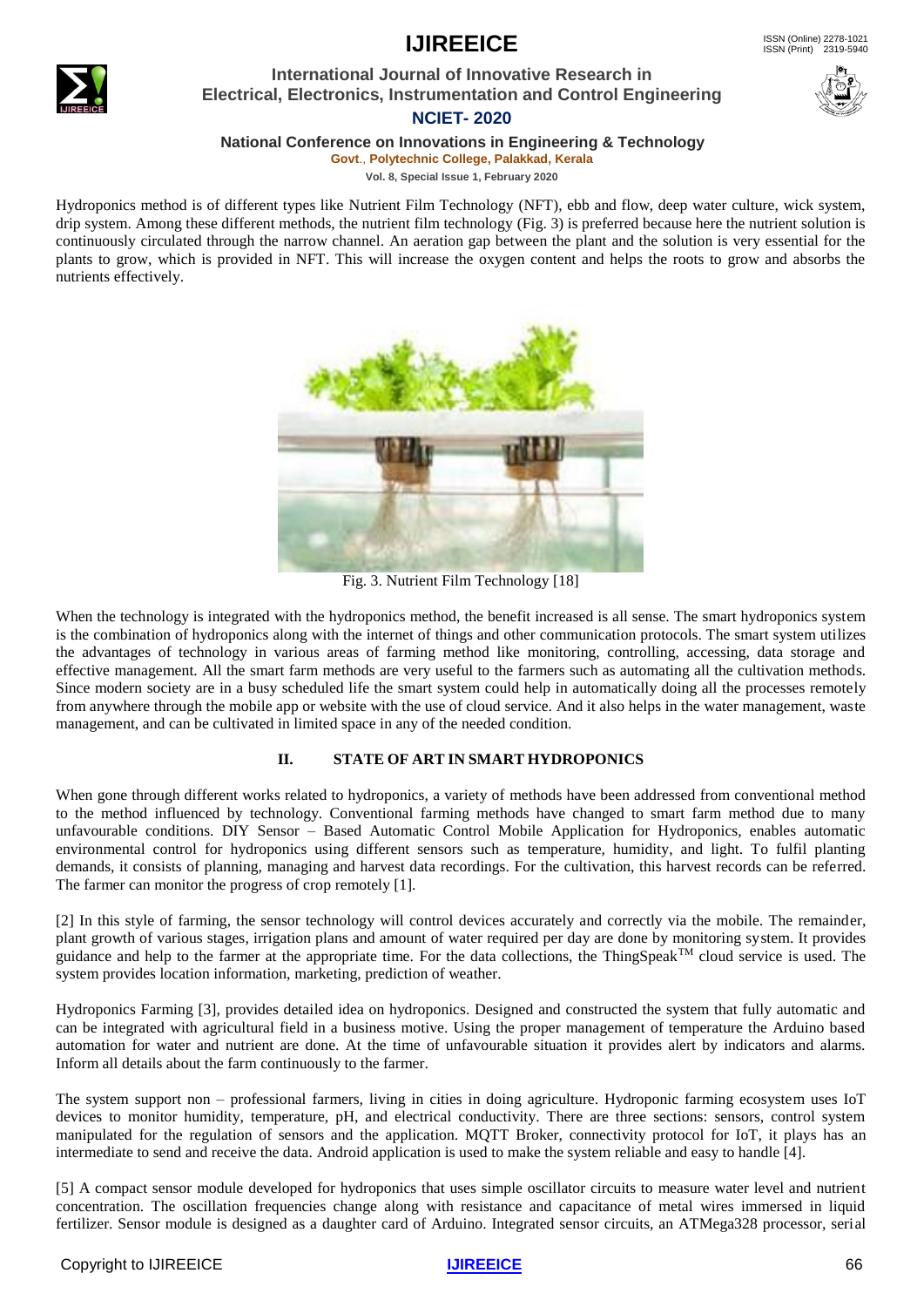

### **International Journal of Innovative Research in Electrical, Electronics, Instrumentation and Control Engineering NCIET- 2020**



**National Conference on Innovations in Engineering & Technology**

**Govt**., **Polytechnic College, Palakkad, Kerala**

**Vol. 8, Special Issue 1, February 2020**

and I<sup>2</sup>C communication forms the single CB stick module. The system can be usable both for indoor and outdoor places. It is developed as motive for service industry in urban areas.

Aliac [6], presents an integrated system for monitoring and management of hydroponics based on internet of things. Like the system above mentioned it also provide ideal environment for plants to survive. By simple mechanism the system maintains a controlled irrigation and nutrient supplying. The backend for the system are data provided by sensors and cloud based technology. With the internet the information is stored, managed, applied and shared by the users. The system uses web application for the control of drainage, fan, sprinkler, and water pump. The effective management of resources results in an efficient hydroponic system.

Detailed study on hydroponics and the method works with the use of microcontroller kit connected to WSN with internet which senses various values. The real–time status of plant growth can be monitored by the farmer from remote area with the help of IoT technology [7]. With the same concept of IoT is used in smart hydroponics system for lettuce and shows the variation with traditional farming in the case of weight, nutrient requirement, number of leaves and growth conditions. [8]

The system atomizes the monitoring during the plant growth using the sensor networks and actuators. The sensor networks helps in monitoring and controlling the different physical events at the farm. By providing decisions through the message system the physical events are controlled. A minimum fluctuation in sensor values is showing by the system will results in an automatic control. The system helps to provide accurate decisions to the user and will leads to grow crop in any reason [9].

Munandar et.al, [10] by the concept of IoT a hydroponics system is designed, developed and implemented and as data acquisition module the Open Garden is used. Data reaches the cloud server after realization and then transferred by Wi-Fi module. The data is displayed by using the web app or android app in web or Smartphone.

Automation of Hydroponics Green House Farming using IoT [11], it does two tasks; one the automation of monitoring of greenhouse environment and the other one is the pH, electric conductivity maintenance. By using internet facility mobile app helps to communicate with farmers regarding the current status of crop, and also monitoring and management is done easier. This method is currently applicable for commercial production sites to evaluate farmers' responses and details of various crops. It also concludes more production is obtained from hydroponics system with less use of water [12].

Namgyel et.al, [13] smart hydroponics system enabled by IoT along with the LED lighting technology. Under various condition plants are grown and parameters are characterized. The use of blue supplementary light led to greater accumulation of leaf density, biomass, and other features. LED light arrays are controlled and regulated by microcontroller. By the use of camera capable of real- time pictorial transmission, the real-time monitoring of sensor values, actuators and solar energy. Wi-Fi module used to transmit data to the cloud server. For easy access to farmers for executing the intelligent decisions and monitoring the system is automated completely.

On the design of Nutrient Film Hydroponics farm for Smart Agriculture [14], smart hydroponics system that automates the crop growing using the Bayesian Network model. To monitor and control the pH, light intensity, temperature, electrical conductivity the sensors and actuators are installed. In the automatic control, by the Bayesian network the fluctuations in sensor values were minimized. It has obtained more than 65% of yield compared to traditional method and above 85% of prediction accuracy. The system is integrated with internet of things technology for the data transferring and accessing. It also using two websites through My NO-IP and Firebase for viewing, monitoring and controlling the actuators used in the farm. Due to the development of modern agricultural information-based intelligence the end users can achieve good economic and ecological benefit compared to manual method.

Implemented smart hydroponics system using the wireless 6LoWAN and wired CAN Bus for studying and optimizing various factors affecting the crop. The system designed using the off-the-shelf devices like CC2650 MCU, MS432 launchpad, Digilent PMOD CAN and RaspberryPi. With the use of 6LoWPAN, the number of nodes commonly used in fully automated system can be reduced to 87%. Here three communication protocols are used such as 6LoWPAN, CAN, and HTTP. The system designed for indoor hydroponic room with multiple number of soilless culture setup [15].

### **III. CONCLUSION**

As agriculture is the basis for meeting the food requirement, a wide variety of methods should be practiced. Since the FAO of United Nations predicted that in 2050 the world population will meet 9.1 billion people. The food production also has to be increased to more than 70% of current production within this time period. But the conventional method along would be able to meet this requirement. So, the soilless agricultural method hydroponics along with the technology has to be encouraged in the society. Since the hydroponics integrated with the internet of things can plays a vital role for the large-scale production of crop of

**Copyright to IJIREEICE** 67